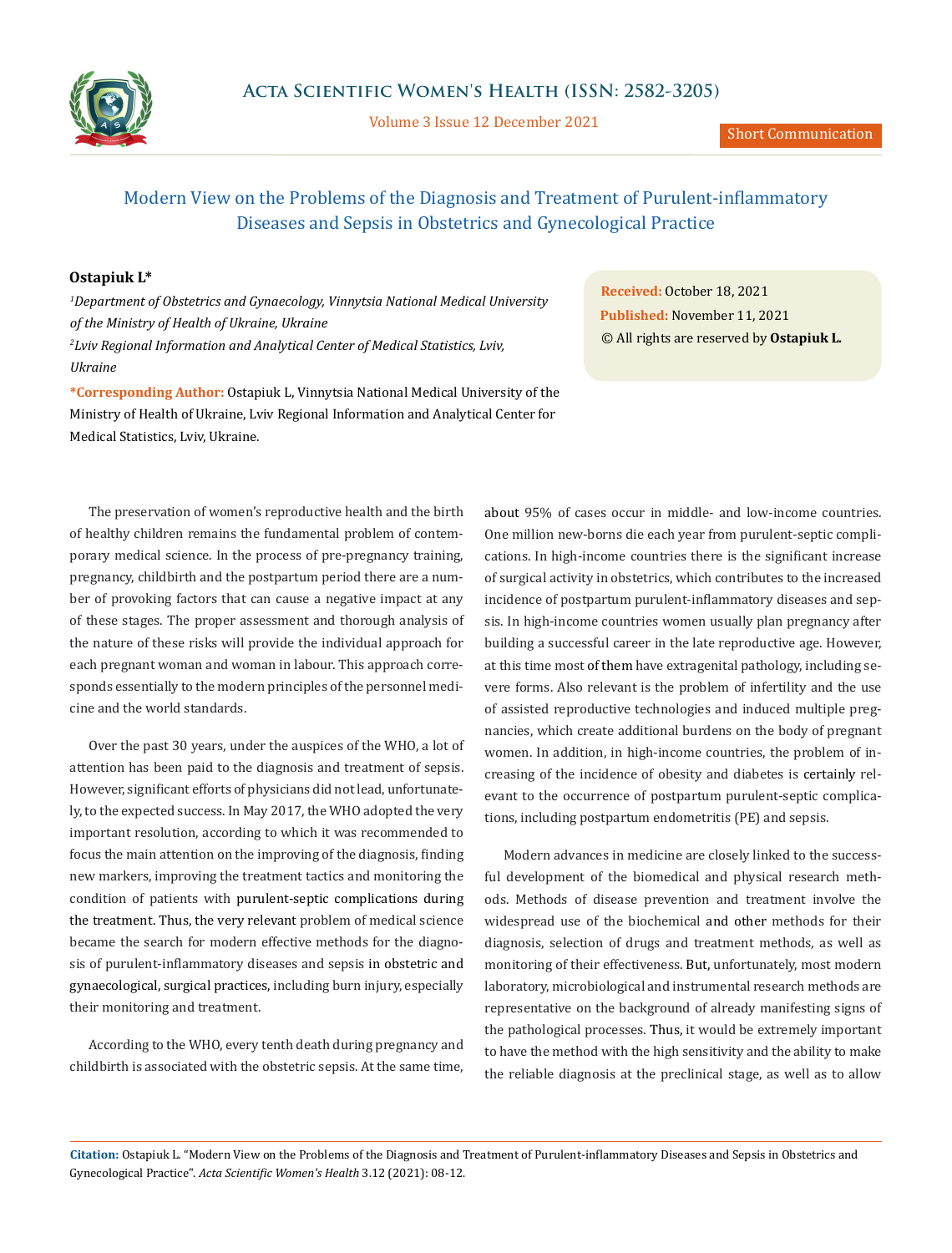the prognostic assessment of the disease during the treatment. Advances in science and technology in the second half of the last century have led to the widespread use of physical methods for the diagnosis of various diseases. Studies of the recent decades have testified  $[1,2]$  that the method of fluorescence spectroscopy (MFS) is one of the most common and universal methods of studying of biological tissues and fluids. Luminescent analysis is actually the method of studying of the luminescent characteristics of various objects. This method is also widely used in various fields of science and economy, in paleontology, defectoscopy, geology, for sanitary assessment of product quality and for monitoring of the purity of the environment (water, air).

In the study of biological objects, in particular of blood serum (BS), MFS allows to detect pathological processes in living organisms at an early stage of their development, without destroying the organisms themselves. The main advantages of this method are the combination of high sensitivity and expressiveness with the possibility of non-destructive control of biological objects and environments. These characteristics that lead to the increased interest to the MFS as the important and promising method of early diagnosis of various diseases.

The aim of the research is to develop the pathogenetic approach to the diagnosis, monitoring and management of the treatment process and prognosis within the MFS for the patients with purulentseptic diseases. Its high diagnostic value, accuracy, expressiveness and sensitivity allow to create the modern concept of diagnosis, monitoring and efficient treatment for patients with purulent-inflammatory diseases and sepsis and in patients with burn trauma.

Fluorescence spectra (FS) were investigated via the excitation of BS samples by light with the wavelength of 280 nm, corresponding to the luminescence region of human serum albumin. Thus, when forming a sample of patients in order to study their FS, it is important to include patients with the pathology with changes in the protein composition of the BS. The main markers, which we investigated within the MFS, were the fluorescence intensity  $[1_F]$ ) and the position of the fluorescence maximum  $(\lambda_{\text{max}})$ . Within the framework of MFS, new and very important results were obtained, which helped to study and justify the basic patterns of behaviour of spectral-fluorescent characteristics  $(I_F, \lambda_{\text{max}})$  for patients with purulent-inflammatory diseases, sepsis [3,4], postpartum purulent-inflammatory diseases [5,6] and burn injury in the dynamics [7-9]. In order to conduct an adequate assessment and interpretation of the obtained experimental data for these characteristics in various diseases, including the dynamics during treatment, a series of studies "*in vitro*" was conducted by dilutions of BS by distilled water, 20% donor albumin, sugar broth, non-centrifuged and centrifuged bacterial culture  $[2,4,10]$ . This made it possible to study the changes of the spectral-fluorescent characteristics of the BS of patients as a result of treatment.

Pathogenesis is the mechanism of the origin and development of diseases and their individual manifestations. It can be considered at different levels - from noticeable changes at the molecular level to disturbances in the body as a whole. Understanding pathogenesis is very important for the management of patients with various diseases. In particular, information about the mechanisms of origin and development of purulent-inflammatory diseases and sepsis is essential for finding effective ways to prevent and treat them. Regardless of etiological factors of the mentioned diseases, processes in the bodies of the respective patients occur according to a similar scenario.

There is sufficient information about the pathogenetic factors of sepsis, but changes occurring at the molecular level are studied insufficiently. Their understanding is very important for understanding and developing the pathogenetic component of treating sepsis. It is known that in the presence of low concentrations of toxin molecules, albumin molecules are able to perform properly their transport and detoxification functions. The pathogenetic concept of diagnostic and treatment model of purulent-inflammatory diseases and sepsis is proposed in this article in order to explain the changes that occur in the body in patients with sepsis  $[11]$ .

This concept is based on the fact that albumin molecules have the ability to complex. In patients with purulent-inflammatory diseases and sepsis with increasing endogenous intoxication, most of the binding centres of albumin molecules are blocked by the products of bacterial metabolism. As a result, there are two types of albumin molecules in their blood: normal (concentration: X) and blocked by toxins: pathological (concentration: 1-X). So, pathological albumin molecules lose the ability to perform their basic functions, namely transport and detoxification. In the case of presence of endogenous intoxication, the spectral-fluorescent characteristics are functions of the concentration of normal albumin molecules X:  $I_F(X)$ ,  $\lambda_{\text{max}}(X)$ . At the same time, their behavior with changes in the concentration of toxins for patients with purulent-septic diseases can be registered with the help of MFS  $[2,4,6]$ . However, even within

**Citation:** Ostapiuk L*.* "Modern View on the Problems of the Diagnosis and Treatment of Purulent-inflammatory Diseases and Sepsis in Obstetrics and Gynecological Practice". *Acta Scientific Women's Health* 3.12 (2021): 08-12.

09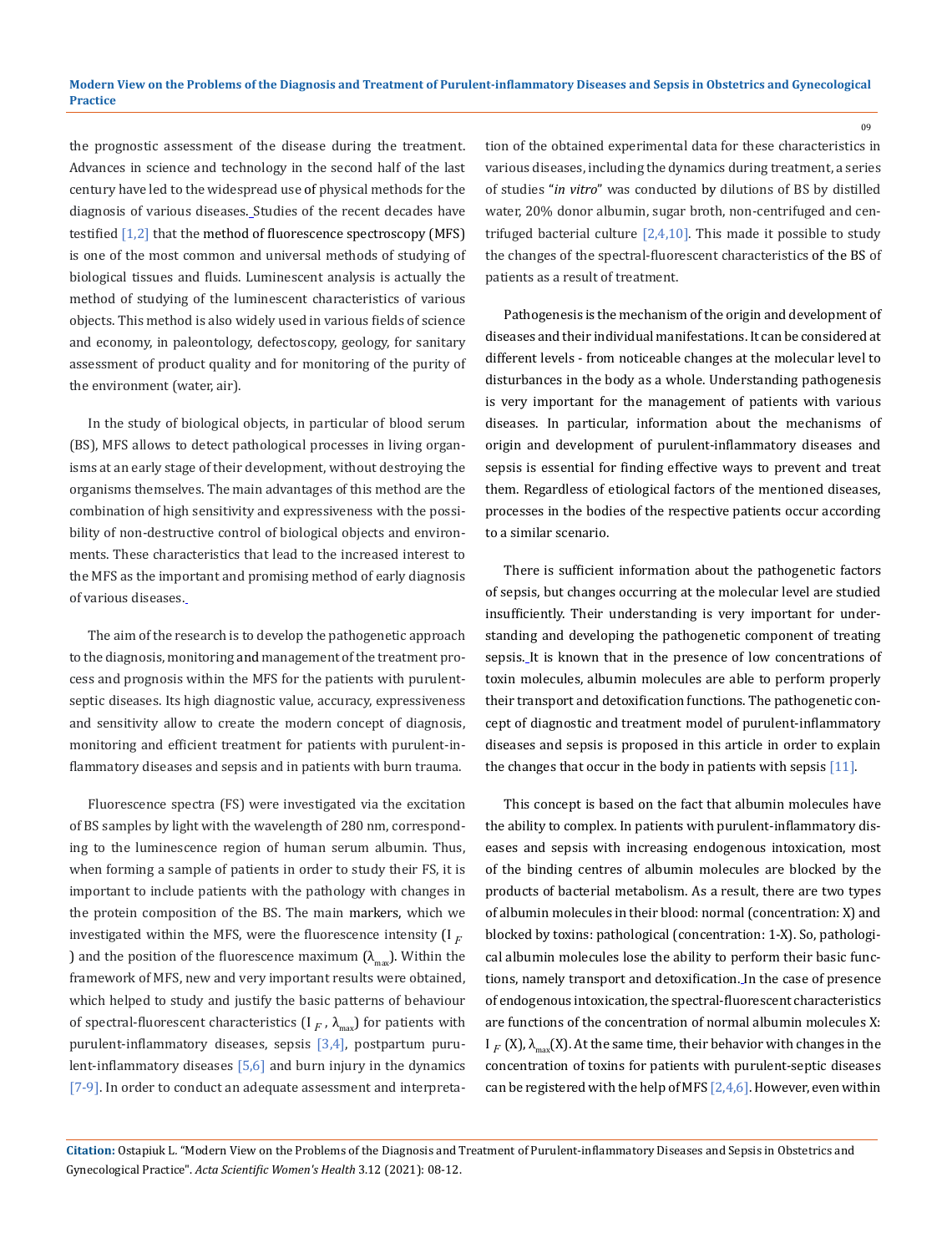this method, it is difficult to obtain detailed information about the behavior of markers  $I_F(X)$ ,  $\lambda_{\text{max}}(X)$  at high concentrations of toxins (small values of X). At small values of X there is such a critical value of  $X^*$ , that at  $X < X^*$  exitus letalis becomes.

In  $[3,4,11]$ , the behaviour of the spectral-fluorescent characteristics of the BS of the patient with sepsis was studied for 5 months in the dynamics during the treatment until the complete recovery. In the severe condition of the patient, the fluorescence spectrum of her BS clearly shows the two-peak structure  $[11]$ : in the region of 340 nm - «normal» peak and in the region of 380 nm - «septic» peak. This contribution was received, when  $X > X^*$ , the patient with sepsis continued to live because she was young and had no comorbidities. The septic peak is associated with pathological albumin molecules. When the patient's condition improves, the septic peak gradually disappears. When the patient's condition is approaching septic, we  $[11]$  proposed to use the traditional methods of treatment (surgical, etiotropic - antibiotic, infusion therapy) as well as the pathogenetic treatment infusion of donor albumin solutions. This procedure replenishes the level of complete albumin in the blood of critically ill patients for improving transport and detoxification functions. The glycosylation of albumin molecules in patients with diabetes significantly worsens the condition of patients with purulent-septic diseases  $[3,4]$ . In our analysis of the treatment process of 200 patients with postpartum purulent-inflammatory diseases, no patients with severe purulentinflammatory diseases were identified. One of the most likely explanations for this fact may be the high level of qualification of medical staff, as well as the use of MFS to monitor the treatment process [6]. MFS and the method of logit-regression have the high diagnostic value and they also allow to perform prognostic assessment of the disease during the treatment  $\overline{5}$ .

At the same time, we found a septic peak for the first time [3,4,11] within the MFS. However, its behavior in low X  $(X > X^T)$ was not studied in detail. This problem can be solved by studying «*in vitro*» the corresponding changes of the spectral-fluorescent characteristics of the BS of patients with sepsis at significant concentrations of pathological albumin molecules. For this study, it would be necessary to obtain experimental samples of dilutions of BS by centrifuged and non-centrifuged cultures of bacteria with high concentrations of toxins.

We have mentioned that the problem of sepsis was relevant in obstetric practice and not only in low-income countries. Now we shall illustrate the importance of using MFS to monitor the

condition of women in labour and in the postpartum period, including in patients with purulent-septic complications.

Figure 1 presents the results of research in the dynamics of FS, and table 1 shows the data of the spectral-fluorescent characteristics of the BS of the patient with severe PE. The same figure and table 1 for comparison also show the corresponding results for one of the persons with sepsis who was treated in 2002. The somatic and gynecological anamnesis was complicated in this woman in postpartum period. During the childbirth, the anhydrous period was 6 hours and 30 minutes. In the postpartum period, anemia, proteinuria, the 3rd degree of vaginal cleanliness, dilation of the uterine cavity were detected according to ultrasound. So, she had risk factors for PE. This patient within the MFS showed the significant decrease in fluorescence intensity to 0.35 r.u. and the noticeable long-wavelength shift of the fluorescence band. This patient underwent manual vacuum aspiration (MVA) of the uterine wall. After this procedure and antibacterial and uterotonic therapy, the patient's condition improved. The very important point was to choose the optimal time for the MVA. After all, on the one hand, it should be carried out in a timely manner without delay, and on the other hand, by this time it is necessary yet to stabilize the patient's condition and begin effective anti-inflammatory and antibacterial therapy at normal body temperature. After correction of treatment in the next experiment, a marked increase of  $\frac{1}{F}$  to 0.61 r.u. was recorded and the long-wavelength shift of the fluorescence band was leveled. After that, the patient was discharged from the hospital in satisfactory condition.



**Figure 1:** Fluorescence spectra of blood serum of woman with postpartum endometrities in the dynamics (6.1 - 14.02.2015; 6.2 - 17.02.2015), woman with uncomplicated postpartum period (2), patient with sepsis (1′,2′, 3′, 4′, 5′) and 20% donor albumin (a)  $(\lambda_{ex} = 280 \text{ nm}).$ 

10

**Citation:** Ostapiuk L*.* "Modern View on the Problems of the Diagnosis and Treatment of Purulent-inflammatory Diseases and Sepsis in Obstetrics and Gynecological Practice". *Acta Scientific Women's Health* 3.12 (2021): 08-12.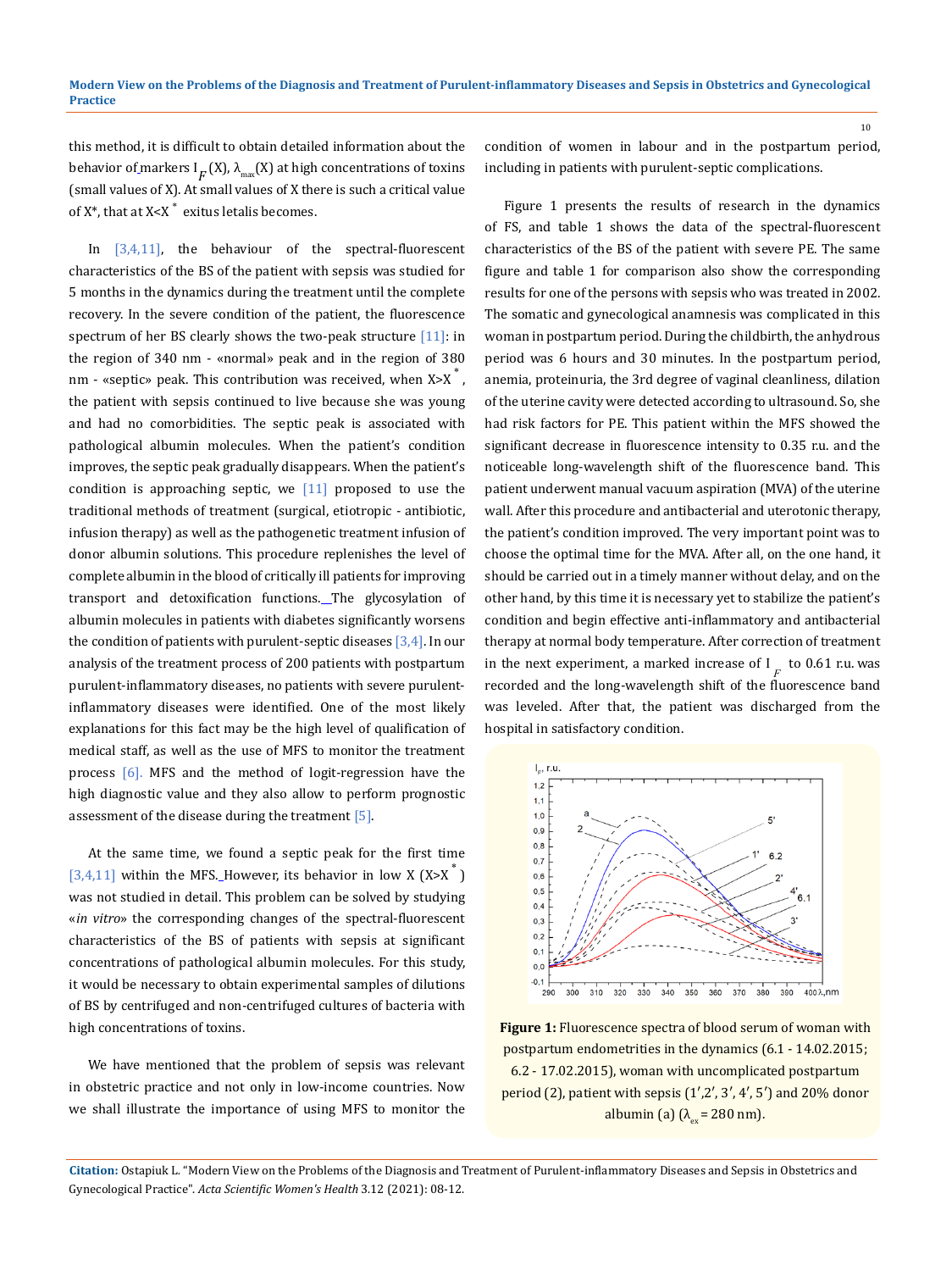**Modern View on the Problems of the Diagnosis and Treatment of Purulent-inflammatory Diseases and Sepsis in Obstetrics and Gynecological Practice**



**Figure 2:** Fluorescence spectra of blood serum of woman with complicated postpartum endometrities in the dynamics (6.1 - 14.02.2015; 6.2 - 17.02.2015, 6.3 - 20.02.2015, 6.4 - 22.02.2015, 6.5 - 25.02.2015), woman with uncomplicated postpartum period (2), patient with sepsis (1′,2′, 3′, 4′, 5′) and 20% donor albumin (a)  $(\lambda_{\infty} = 280 \text{ nm})$ .

Otherwise, it is possible to reach a septic state. We illustrate in figure 2 and in table 2 another more unfavorable treatment scenario for the patient whose previous successful treatment scenario is presented in figure 1. Without the correction of treatment tactics (14.02.), the patient's condition could in principle worsen (curve 6.2) with the subsequent possible transition to the septic state (curve 3′), as in the person with sepsis depicted in this figure. It is very important to monitor the treatment process within the MFS and to monitor closely the health of patients. Subsequently, by prescribing infusions of 100-150 ml of 20% albumin solution and monitoring the patient's health within the MFS and correction of the treatment process, the patient's treatment process was completed (Figure 2, curves 6.3-6.5). In this case, the chances of full recovery would be much lower. In the above scenarios for the treatment of patients with purulent-septic diseases is very important to use MFS, which provides clear control and correction of the treatment process. If the MFS had not been used for monitoring and the medical process had not been corrected on February 17, her health could have become significantly more complicated and there could have been no chance for recovery. Without the use of

| N <sup>o</sup>               | Albumin | $\mathbf{2}$ | 6.1   | 6.2   | 6.2'  | $1^{\prime}$ | $2^{\prime}$ | $\mathbf{R}'$ |       | 5'    |
|------------------------------|---------|--------------|-------|-------|-------|--------------|--------------|---------------|-------|-------|
| Date                         | 14.02   | 14.02        | 14.02 | 17.02 | 17.02 | 3.06         | 5.06         | 6.06          | 7.06  | 10.06 |
| $\lambda_{\text{max}}$<br>nm | 330.1   | 330.1        | 343.1 | 337.1 | 343.1 | 335.2        | 335.2        | 334,1         | 331,6 | 331   |
| $\mathbf{I}_F$ , r.u.        |         | 0.91         | 0.35  | 0.61  | 0.27  | 0.63         | 0.43         | 0.16          | 0.40  | 0.76  |

| Table 1 |  |
|---------|--|
|         |  |

| Nº                                       | <b>Albumin</b> | $\overline{2}$ | 6.1   | 6.2   | 6.3   | 6.4   | 6.5   | $\mathbf{1}^{\prime}$ | 2'    |       |       |
|------------------------------------------|----------------|----------------|-------|-------|-------|-------|-------|-----------------------|-------|-------|-------|
| Date                                     | 14.02          | 14.02          | 14.02 | 17.02 | 20.02 | 22.02 | 25.02 | 3.06                  | 6.06  | 7.06  | 10.06 |
| $\boldsymbol{\lambda}_{\text{max}}$ , nm | 330.1          | 330.1          | 343.1 | 348.2 | 339.0 | 336   | 334   | 335.2                 | 334.1 | 331.6 | 331   |
| $\mathbf{I}_F$ , r.u.                    |                | 0.91           | 0.35  | 0.27  | 0.38  | 0.55  | 0.68  | 0.63                  | 0.16  | 0.40  | 0.76  |

| ۰,<br>×<br>٠ |  |
|--------------|--|
|--------------|--|

MFS, it would be difficult to expect the successful completion of the treatment process  $[6,12]$ . If it is not possible to monitor the condition of patients within the framework of MFS, it is necessary to monitor clearly the state of their health, to prescribe infusion solutions of donor albumin in case of its deterioration, to carry out surgical, etiotropic, pathogenetic and symptomatic treatment. But in this case we cannot guarantee the successful completion of the treatment process.

#### **Conclusions**

The pathogenetic concept of the diagnostic and treatment approach to purulent-septic diseases has been presented. In-depth studies of the spectral-fluorescent characteristics of the blood serum of patients with purulent-inflammatory diseases were conducted within the MFS. It helped reveal that these characteristics were universal markers of the patient's condition. At the same time,

**Citation:** Ostapiuk L*.* "Modern View on the Problems of the Diagnosis and Treatment of Purulent-inflammatory Diseases and Sepsis in Obstetrics and Gynecological Practice". *Acta Scientific Women's Health* 3.12 (2021): 08-12.

11